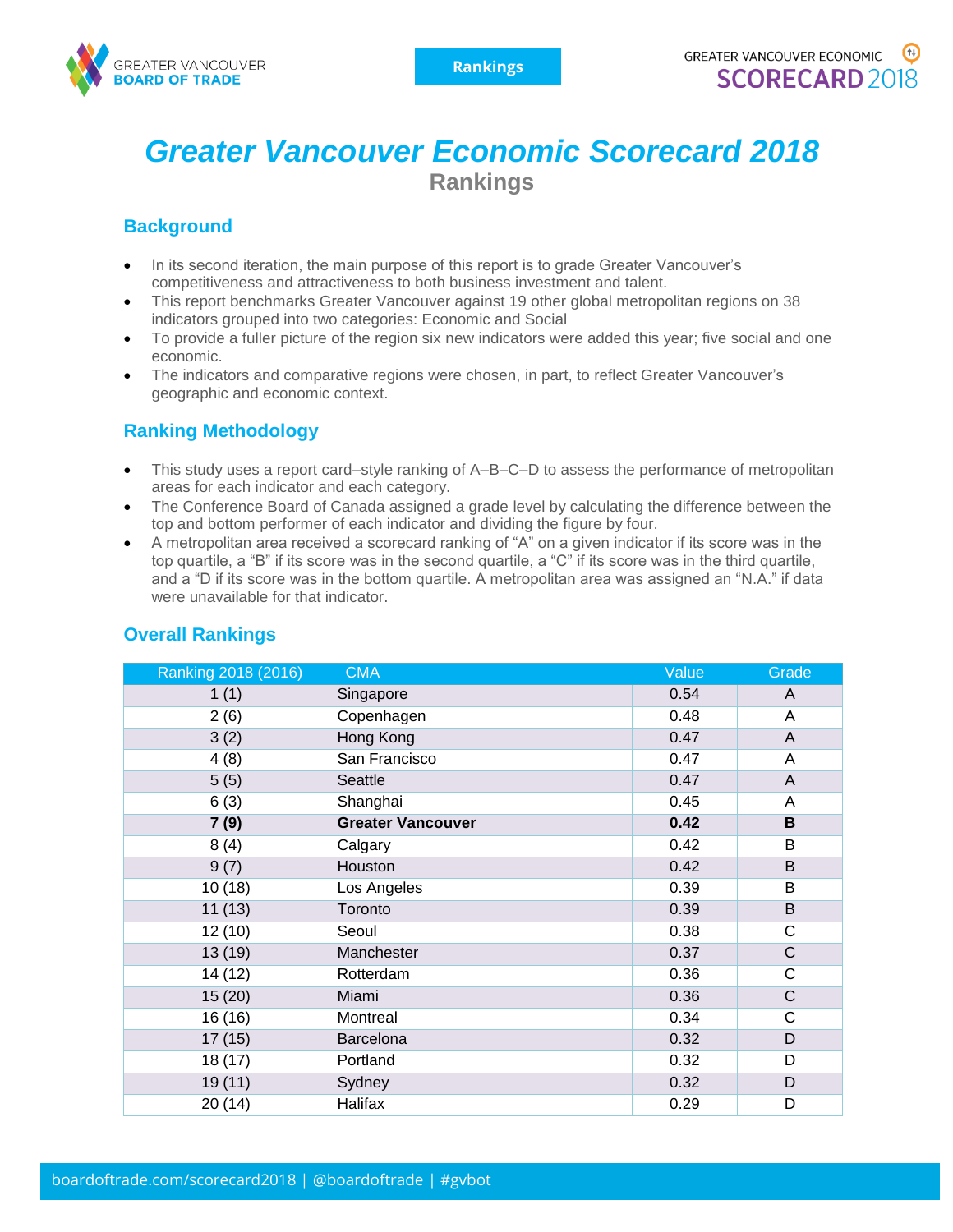

## **Greater Vancouver's Economic Performance**

| Indicator                                         | Grade        |              | Ranking |       |
|---------------------------------------------------|--------------|--------------|---------|-------|
|                                                   | 2018         | 2016         | 2018    | 2016  |
| KPMG's total tax index                            | A            | A            | 4/14    | 3/12  |
| Office rents (US\$ per square foot)               | A            | A            | 6/18    | 5/17  |
| Unemployment rate                                 | B            | C            | 6/20    | 10/20 |
| Port cargo tonnage per \$1 million of GDP         | B            | B            | 3/19    | 3/19  |
| Venture capital investment per \$1 million of GDP | B            | $\mathsf{C}$ | 3/14    | 4/11  |
| Labour productivity growth                        | B            | B            | 4/20    | 7/20  |
| Real GDP per capita growth                        | $\mathsf C$  | C            | 4/20    | 7/20  |
| Port container traffic (TEUs) per \$1 million GDP | C            | C            | 5/19    | 5/19  |
| Inbound airport cargo tonnage per \$1 mil. of GDP | C            | C            | 8/20    | 9/20  |
| High-tech employment share                        | $\mathsf{C}$ | C            | 8/20    | 9/19  |
| Number of cruise vessel calls                     | $\mathsf{C}$ | C            | 9/18    | 7/18  |
| Inbound airport seats per capita                  | B            | C            | 8/20    | 10/20 |
| METR on capital investment for businesses         | D            | C            | 17/17   | 10/17 |
| No. of flight destinations at major airport       | C            | ٠            | 14/20   |       |
| Employment growth                                 | C            | B            | 13/20   | 12/20 |
| Labour productivity                               | C            | C            | 13/20   | 12/20 |
| Real GDP per capita                               | $\mathsf{C}$ | C            | 13/20   | 14/20 |
| After-tax income growth                           | C            | C            | 14/20   | 8/19  |
| No. of participants at int'l association meetings | D            | C            | 9/20    | 8/19  |
| International visitors                            | D            | C            | 12/18   | 11/18 |
| After-tax income per capita                       | D            | $\mathsf{C}$ | 12/20   | 13/20 |
| Market size                                       | D            | D            | 16/20   | 16/20 |

## **Social Rankings**

| Ranking 2018 (2016) | <b>CMA</b>               | Value | Grade          |
|---------------------|--------------------------|-------|----------------|
| 1(11)               | Calgary                  | 0.64  | $\overline{A}$ |
| 2(5)                | Toronto                  | 0.62  | A              |
| 3(6)                | Seattle                  | 0.58  | A              |
| 4(15)               | Halifax                  | 0.58  | A              |
| 5(3)                | Sydney                   | 0.57  | B              |
| 6(10)               | San Francisco            | 0.57  | B              |
| 7(9)                | Montréal                 | 0.56  | B              |
| 8(7)                | <b>Greater Vancouver</b> | 0.56  | в              |
| 9(2)                | Copenhagen               | 0.55  | B              |
| 10(4)               | Portland                 | 0.54  | B              |
| 11(8)               | Manchester               | 0.54  | B              |